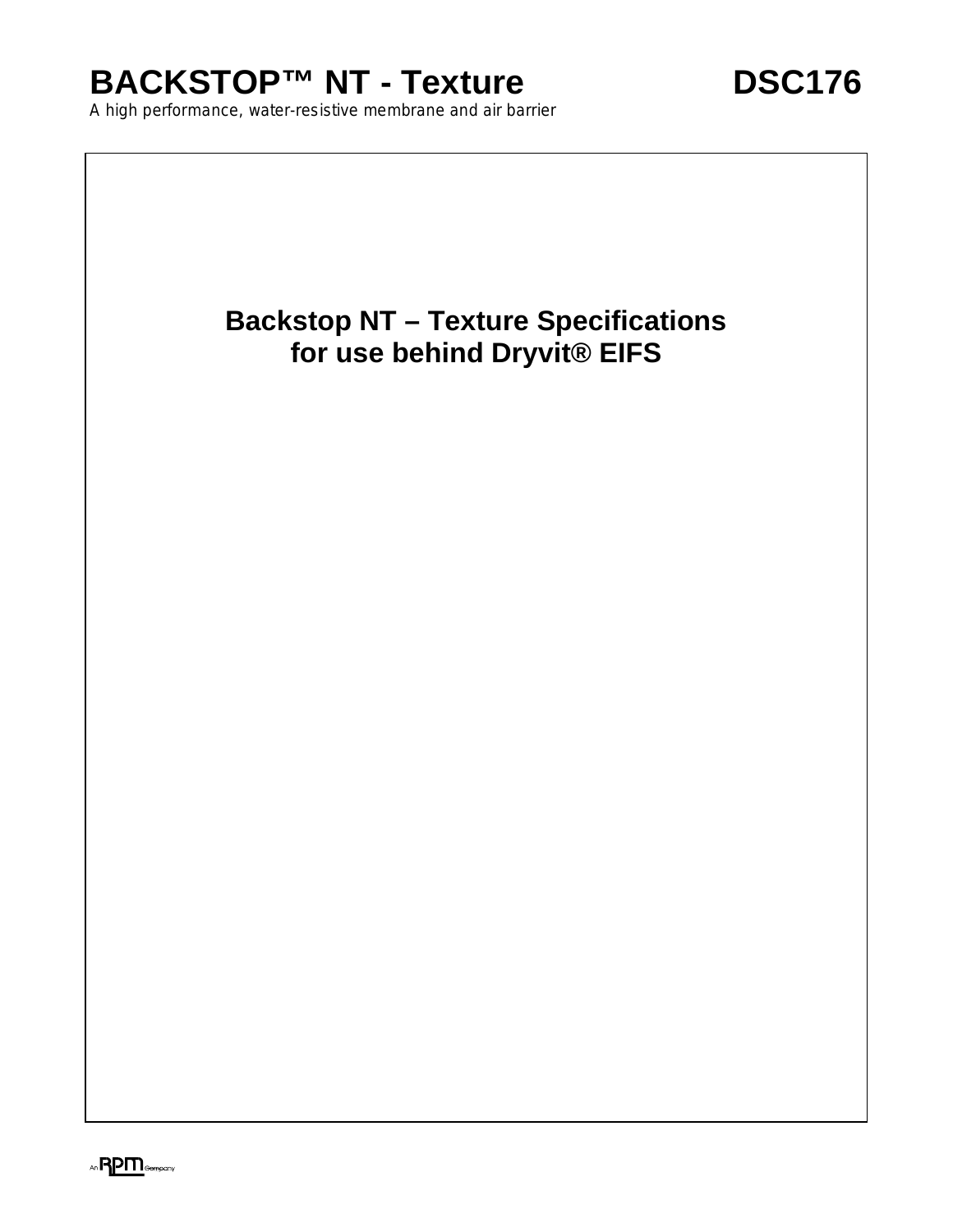#### **DRYVIT® SYSTEMS CANADA MANUFACTURER'S SPECIFICATION SECTION 07240 BACKSTOP NT - AIR AND MOISTURE BARRIER**

#### **PART I - GENERAL**

#### **1.1 SUMMARY**

- .1 This document contains the manufacturer's requirements for the proper design, use, and installation of the Dryvit Backstop NT - Texture air and moisture barrier. This document is intended to be used in conjunction with:
	- .1 DSC177 Backstop NT Texture Application Instructions
	- .2 DSC453 Backstop NT Texture Product Sheet

## **1.2 DESCRIPTION**

#### .1 General

The Backstop NT – Texture is a non-cementitious, polymer-based, water resistant, protective coating used as a secondary weather barrier and air barrier for use over approved exterior substrates, in conjunction with Dryvit's Outsulation<sub>"</sub>, Outsulation Plus, and Outsulation MD, Stratum Guard I and II, and Exsulation 5000 Exterior Insulation and Finish Systems.

#### .2 Design Requirements

- .1 Acceptable surfaces for Backstop NT Texture include:
	- .1 Fiberglass mat-faced exterior gypsum sheathing meeting ASTM C 1177
	- .2 Exterior cement and calcium silicate sheathing
	- .3 Minimum 12 mm (7/16 in), 4-ply, PS2-92 Exposure 1 Durability plywood, installed with the C face out.
	- .4 Minimum 12 mm (7/16 in) Oriented Strand Board (OSB) meeting PS2-92 Exposure 1 Durability.
	- .5 Concrete masonry block with mortar joints struck flush or made flush using GenesisTM material.
	- .6 Poured in place or precast concrete

#### **Spec Notes:**

- 1) Use of oriented strand board sheathing should be limited to projects where minimum exposure is expected prior to protecting the sheathing. See DSC177 for expanded detail on the use of OSB sheathing.
- 2) Due to surface irregularities of poured in place concrete and masonry block a test area of 1.8  $m^2$ shall be completed to insure proper coverage and determine surface preparation requirements, which may include the application of Genesis over porous surfaces and to make flush surface depressions and tooled mortar joints. Applications over concrete and masonry will require no less than two coats of Backstop NT.
- .2 Backstop NT Texture is not intended to be used as waterproofing for exterior horizontal surfaces or below grade applications.
- .3 Backstop NT Texture shall not be exposed to weather for longer than 30 days prior to being covered.
- .4 The substrate system shall be designed so that maximum deflections do not exceed L/240.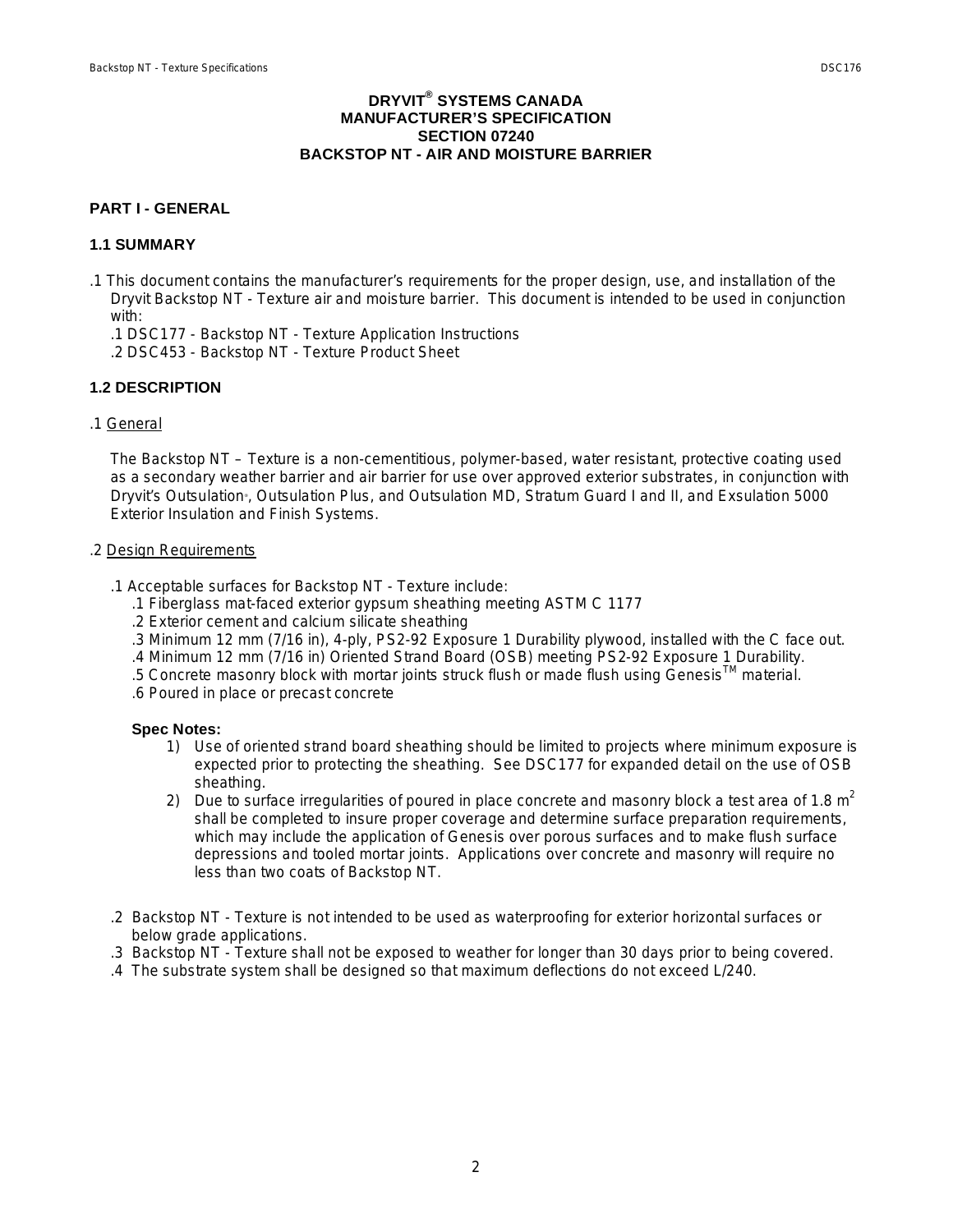## .3 Performance Requirements

| Backstop NT - Texture shall meet the following performance criteria: |
|----------------------------------------------------------------------|
|----------------------------------------------------------------------|

| <b>Backstop NT - Smooth and Texture Testing</b>                                                                                           |                                          |                                                                     |                                                                                    |  |
|-------------------------------------------------------------------------------------------------------------------------------------------|------------------------------------------|---------------------------------------------------------------------|------------------------------------------------------------------------------------|--|
| <b>Test</b>                                                                                                                               | <b>Test Method</b>                       | <b>Criteria</b>                                                     | <b>Results</b>                                                                     |  |
| Surface Burning                                                                                                                           | ASTM E 84                                | ICC and ANSI/EIMA 99-A-2001                                         | Passed                                                                             |  |
| Characteristics                                                                                                                           |                                          | Flame Spread <25                                                    |                                                                                    |  |
|                                                                                                                                           |                                          | Smoke Developed <450                                                |                                                                                    |  |
| Flexibility                                                                                                                               | ASTM D 522 Method B                      | No ICC or ANSI/EIMA Criteria                                        | No cracking at 2 mm                                                                |  |
|                                                                                                                                           |                                          |                                                                     | diameter                                                                           |  |
| Water Vapor                                                                                                                               | ASTM E 96 Procedure B                    | ICC: Vapor Permeable                                                | $7$ Perms <sup>2</sup>                                                             |  |
| Transmission                                                                                                                              | ICC ES (AC212)*                          | No ANSI/EIMA Criteria                                               |                                                                                    |  |
| Freeze-Thaw                                                                                                                               | ASTM E 2485/ICC-ES                       | ICC: 10 cycles No deleterious                                       | Passed - 10 cycles: No                                                             |  |
| Resistance                                                                                                                                | Procedure (AC212)*                       | effects <sup>1</sup>                                                | deleterious effects <sup>1</sup>                                                   |  |
| <b>Water Resistance</b>                                                                                                                   | <b>ASTM D 2247</b>                       | ICC: 14 days exposure                                               | No deleterious effects <sup>1</sup>                                                |  |
|                                                                                                                                           | ICC ES $(AC212)^*$<br><b>ASTM D 2370</b> | No deleterious effects <sup>1</sup><br>No ICC or ANSI/EIMA Criteria | after 14 days exposure                                                             |  |
| Tensile Strength and<br>Elongation                                                                                                        |                                          |                                                                     | Tensile strength: 160 psi<br>Elongation: 16.8%                                     |  |
| <b>Wind Driven Rain</b>                                                                                                                   | Fed TT-C-555                             | No ICC or ANSI/EIMA Criteria                                        | No water penetration                                                               |  |
| Air Leakage                                                                                                                               | <b>ASTM E 283</b>                        | No ICC or ANSI/EIMA Criteria                                        | $0.01$ I/sec/m <sup>2</sup><br>$(0.002 \text{ cfm/ft}^2)$                          |  |
| Air Permeance                                                                                                                             | <b>ASTM E 2178</b>                       | No ICC or ANSI/EIMA Criteria                                        | 0.0006 $I/s/m^2$ @ 75Pa<br>$(1.2x10^4 \text{ cfm/ft}^2 \text{ @ } 1.6 \text{psf})$ |  |
| Air Barrier Assembly                                                                                                                      | <b>ASTM E 2357</b>                       | No ICC or ANSI/EIMA Criteria                                        | 0.05 l/sec m <sup>2</sup> @ 300 Pa<br>$(<0.001$ cfm/ft <sup>2</sup> @ 6.24 psf)    |  |
| Structural                                                                                                                                | ASTM E 1233 Procedure A                  | ICC: Minimum 10 positive cycles                                     | Passed                                                                             |  |
| Performance                                                                                                                               | ICC ES (AC212)*                          | at 1/240 deflection; No cracking                                    |                                                                                    |  |
|                                                                                                                                           |                                          | in field, at joints or interface with                               |                                                                                    |  |
|                                                                                                                                           |                                          | flashing.                                                           |                                                                                    |  |
| Racking                                                                                                                                   | ASTM E 72                                | ICC: No cracking in field, at                                       | Passed                                                                             |  |
|                                                                                                                                           | ICC ES (AC212)*                          | joints or interface with flashing at                                |                                                                                    |  |
|                                                                                                                                           |                                          | net deflection of 3.2 mm (1/8 in)                                   |                                                                                    |  |
| Restrained                                                                                                                                | <b>ICC-ES Procedure</b>                  | ICC: 5 cycles; No cracking in                                       | Passed                                                                             |  |
| Environmental                                                                                                                             | ICC ES $(AC212)^*$                       | field; at joints or interface with<br>flashing                      |                                                                                    |  |
| <b>Water Penetration</b>                                                                                                                  | <b>ASTM E 331</b>                        | ICC: No water penetration                                           | Passed 75 minutes at                                                               |  |
|                                                                                                                                           | ICC ES (AC212)*                          | beyond the inner-most plane of                                      | 299 Pa (6.24 psf)                                                                  |  |
|                                                                                                                                           |                                          | the wall after 15 minutes at                                        |                                                                                    |  |
|                                                                                                                                           |                                          | 137 kPa (2.86 psf)                                                  |                                                                                    |  |
| <b>Tensile Bond</b>                                                                                                                       | ASTM C 297/E 2134                        | ICC and ANSI/EIMA 99-A-2001                                         | Substrates: Minimum                                                                |  |
|                                                                                                                                           | (formerly EIMA 101.03)                   | Minimum 104 kPa (15 psi)                                            | 131 kPa (19 psi)                                                                   |  |
|                                                                                                                                           | ICC ES (AC212)*                          |                                                                     | Flashing: Minimum                                                                  |  |
|                                                                                                                                           |                                          |                                                                     | 2970 kPa (431 psi)                                                                 |  |
| Weathering                                                                                                                                |                                          |                                                                     |                                                                                    |  |
| <b>UV Exposure</b>                                                                                                                        | ICC ES Proc.                             | ICC: 210 hours of exposure                                          | Passed                                                                             |  |
|                                                                                                                                           | ICC ES (AC212)*                          |                                                                     |                                                                                    |  |
| <b>Accelerated Aging</b>                                                                                                                  | ICC ES Proc.                             | ICC: 25 cycles of wetting and                                       | Passed                                                                             |  |
|                                                                                                                                           | ICC ES (AC212)*                          | drying                                                              |                                                                                    |  |
|                                                                                                                                           |                                          |                                                                     |                                                                                    |  |
| <b>Hydrostatic Pressure</b>                                                                                                               | AATCC 127                                | ICC: 549 mm (21.6 in) water                                         | Passed                                                                             |  |
| Test                                                                                                                                      | ICC ES $(AC212)^*$                       | column for 5 hours                                                  |                                                                                    |  |
| * (AC212 - Acceptance Criteria for Water-Resistive Coatings Used as Water-Resistive Barriers over Exterior Sheathing, also referred to as |                                          |                                                                     |                                                                                    |  |

ASTM E 2570

1. No cracking, checking, rusting, crazing, erosion, blistering, peeling, or delamination when viewed under 5x magnification

2. Defined as a Class III vapor retarder per the 2009 IBC and IRC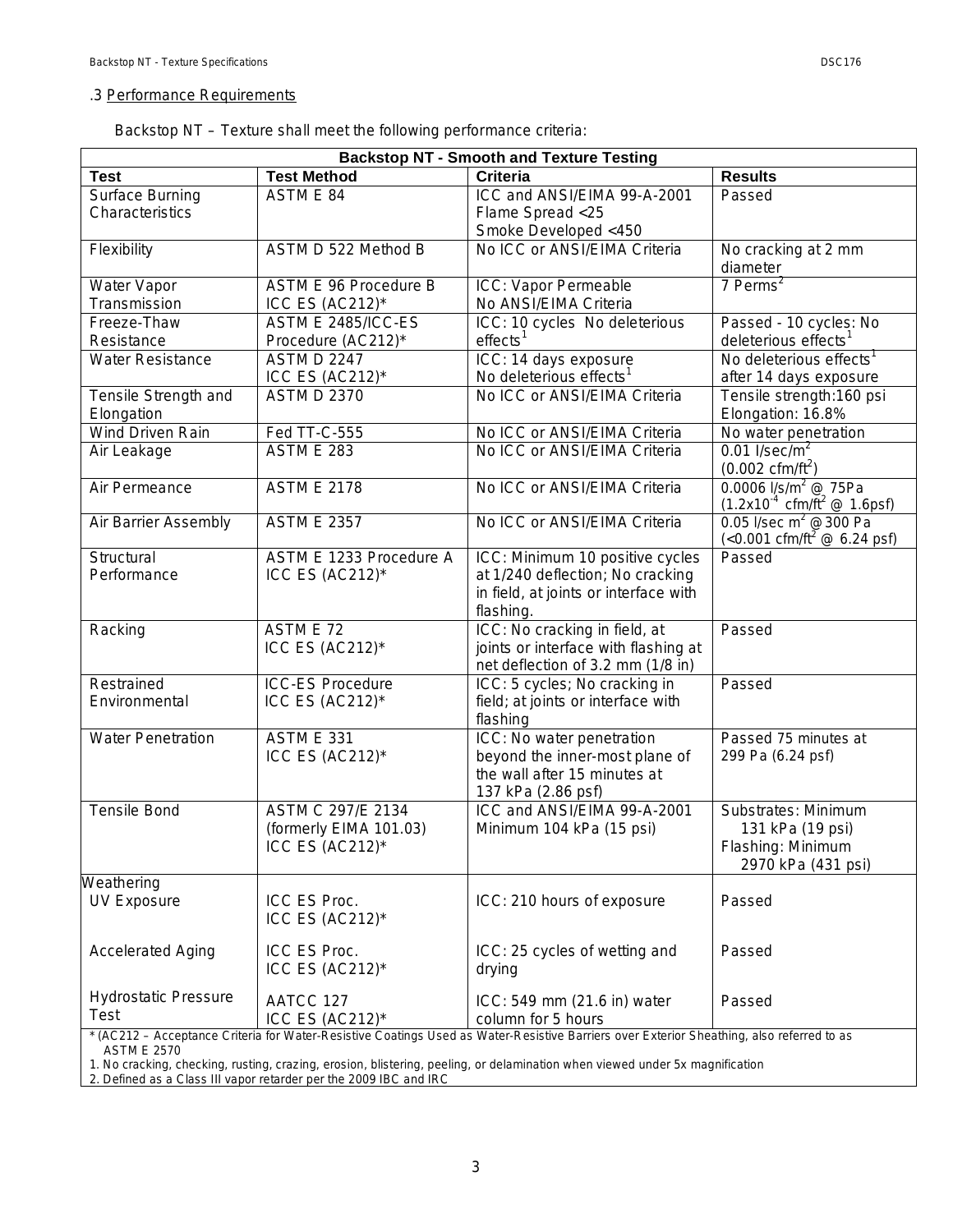**\*** Tensile bond strength exceeds cohesive strength for gypsum sheathings. Samples tested following freezethaw cycling

# **1.3 SUBMITTALS**

- .1 Product Data The contractor shall submit to the owner/architect manufacturer's product data sheets describing products that will be used on this project.
- .2 Samples As required for the specific Exterior Insulation and Finish System specified.

# **1.4 QUALITY ASSURANCE**

#### .1 Qualifications

- .1 Product Manufacturer: Shall be Dryvit Systems Canada. All materials shall be manufactured or sold by Dryvit and shall be purchased from Dryvit or its authorized distributor.
	- .1 Materials shall be manufactured at a facility covered by a current ISO 9001 certification. Certification of the facility shall be done by a registrar accredited by the American National Standards Institute, Registrar Accreditation Board (ANSI-RAB).
- .2 Contractor: Shall be experienced and competent in the application of the Dryvit Exterior Insulation and Finish Systems and recognized by Dryvit Systems Canada.

# **1.5 DELIVERY, STORAGE, AND HANDLING**

- .1 All Dryvit materials shall be delivered to the job site in the original, unopened packages with labels intact.
- .2 Upon arrival, materials shall be inspected for physical damage, freezing, or overheating. Questionable materials shall not be used.
- .3 Materials shall be stored at the job site in a cool, dry location, out of direct sunlight, protected from weather and other damage. Minimum storage temperature shall be 4 °C (40 °F).

## **1.6 PROJECT CONDITIONS**

#### .1 Environmental Requirements

- .1 At the time of application, the air and wall surface temperatures shall be minimum 4  $\degree$ C (40  $\degree$ F) and rising at the time of application of Backstop NT - Texture. Applied material temperature shall also be maintained above this minimum level. These temperatures shall be maintained, with adequate air ventilation and circulation, for a minimum of 12 hours thereafter, or until the products are dry.
- .2 Existing Conditions -The contractor shall have access to electric power, clean water, and a clean work area at the location where the Backstop NT - Texture materials are to be applied.

# **1.7 SEQUENCING AND SCHEDULING**

- .1 Installation of the Backstop NT Texture shall be coordinated with other construction trades.
- .2 Rough openings for windows, doorways et cetera shall be protected prior to the installation of said items.

# **1.8 LIMITED MATERIALS WARRANTY**

.1 Backstop NT - Texture is covered by and subject to the terms and conditions of Dryvit's limited materials warranty applicable to the specific Dryvit system used.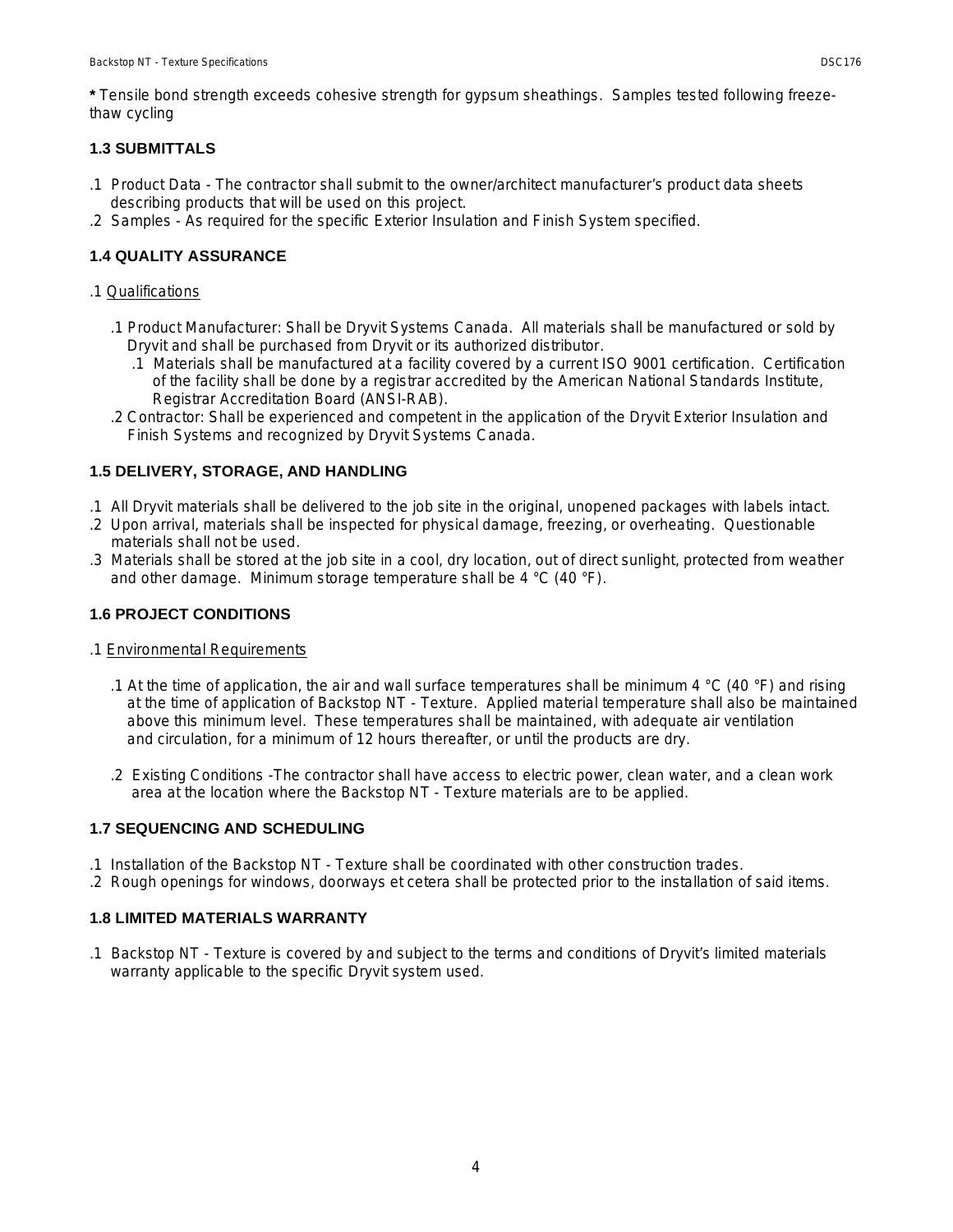# **1.9 DESIGN RESPONSIBILITY**

.1 It is the responsibility of both the specifier and the purchaser to determine if a product is suitable for its intended use. The designer selected by the owner shall be responsible for all decisions pertaining to design, detail, structural capability, attachment details, shop drawings, and the like. Dryvit has prepared guidelines in the form of specifications and product sheets to facilitate the design process only. Dryvit is not liable for any errors or omissions in design, detail, structural capability, attachment details, shop drawings, or the like, whether based upon the information prepared by Dryvit or otherwise, or for any changes which purchasers, specifiers, designers, or their appointed representatives may make to Dryvit's published comments.

# **PART II PRODUCT**

# **2.1 MANUFACTURER**

.1 All materials shall be obtained from Dryvit or its authorized distributors.

# **2.2 COMPONENTS**

- .1 Backstop NT Texture: A fully formulated, non-cementitious, water-based material applied over approved substrates to provide water resistance and air barrier properties.
- .2 Dryvit Detail Mesh: A 241 mm (9.5 in) wide, open weave fiberglass mesh tape used to reinforce exposed edges of sheathing at outside corners and rough openings.
- .3 Dryvit AquaFlash Mesh: 100 mm (4 in) wide netted woven mesh used to reinforce sheathing joints.
- .4 Dryvit Grid Tape: 100 mm (4 in) wide self-adhesive open weave mesh used to reinforce **non-wood based sheathing joints only**.
- .5 Dryvit EIFS Transition Membrane: A fibre-faced, non-woven, rubberized asphaltic, self adhering transition membrane
- .6 Dryvit AquaFlash®: A liquid applied membrane for use at sill locations of openings and as transition type membrane. Use in conjunction with AquaFlash Mesh.
- .7 Dryvit Surface Conditioner: A water-based surface conditioner and adhesion promoter for Dryvit Transition Membrane.

# **PART III-EXECUTION**

# **3.1 EXAMINATION**

- .1 Prior to application of Backstop NT Texture, the contractor shall ensure that the substrate is of a type listed in Section 1.2.1
- .2 Ambient and surface temperatures are minimum 4  $\degree$ C (40  $\degree$ F) and rising.
- .3 The substrate shall be flat within 6.4 mm (1/4 in) in a 1.2 m (4 ft) radius.
- .4 Wood sheathings shall be installed leaving a 3.2 mm (1/8 in) space at joints following APA installation guidelines.
- .5 Sheathing gaps shall not exceed 6.4 mm (1/4 in). Larger gaps shall be corrected by replacing sheathing material.
- .6 The contractor shall notify the general contractor and/or architect and/or owner of all discrepancies. Work shall not proceed until discrepancies have been corrected.

# **3.2 SURFACE PREPARATION**

- .1 The substrate shall be prepared so as to be free of foreign materials such as oil, dust, dirt, paint, wax, water repellents, efflorescence, moisture, frost and any other materials that inhibit adhesion.
- .2 The sheathing board gaps shall not exceed 6.4 mm (1/4 in) and the surface must be flat within 6.4 mm (1/4 in) in any 1.2 m (4 ft) radius.
- .3 CMU mortar joints shall be struck flush. CMU shall be clean, unpainted and free of efflorescence. Tooled mortar joints and heavily textured CMU, **not split faced**, shall be "skim coated" with Genesis<sup>t M</sup> or Genesis DM prior to application of Backstop NT - Texture.